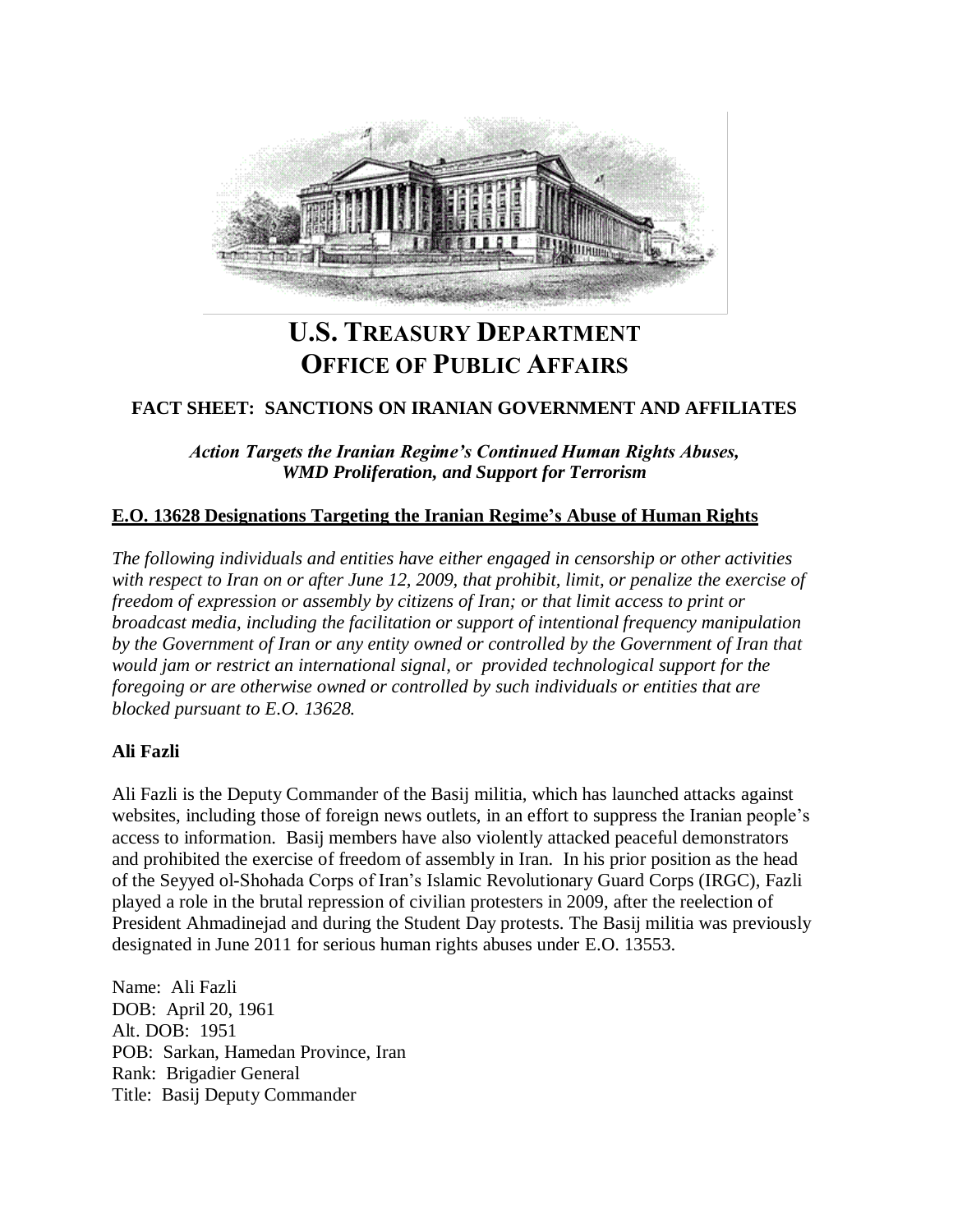## **Reza Taghipour**

Reza Taghipour is the Minister of Communications and Information Technology and one of the leading Iranian officials in charge of censorship, control of internet activities, and control of other types of communications. Reza Taghipour has been responsible for the blocking of mobile lines and text messaging, jamming of satellite television channels, and local suspension of internet connectivity in the wake of the June 2009 elections.

Name: Reza Taghipour AKA: Reza Taghipour Anvari DOB: 1957 POB: Maragheh, Iran Title: Minister of Communications and Information Technology Title: Minister of Information and Communications

## **Esma'il Ahmadi Moghaddam**

Esma'il Ahmadi Moghaddam has been the head of the Iranian Police since 2005, and has been responsible for monitoring and tracking internet activities in Iran. Following the June 12, 2009 presidential election in Iran, police forces under the command of Moghaddam directly took part in beating and arresting civilian protesters. In September 2009, Moghaddam announced the creation of the Iranian Cyber Police, which has been responsible for blocking foreign websites and social networks in Iran. Iran's Cyber Police have played a significant role in suppressing students, political dissidents, and journalists through the monitoring of websites and social networks. Moghaddam was previously designated in June 2011, pursuant to E.O. 13572, for supporting human rights abuses being carried out by the Syrian Government and, pursuant to E.O. 13553 for the commission of serious human rights abuses in Iran.

Name: Esma'il Ahmadi Moghaddam AKA: Esmail Ahmadi-Moghaddam AKA: Ismail Ahmadi-Moghadam AKA: Esma'il Ahmadi-Moqaddam DOB: 1961 POB: Tehran, Iran Rank: Brigadier General Title: Police Chief, Commander of Iran's Law Enforcement Force

## **Center to Investigate Organized Crime (CIOC)**

The CIOC was established by Iran's IRGC for the purposes of protecting the Government of Iran in the cyber realm. During the June 12, 2009 presidential election in Iran, the CIOC helped the Iranian Government censor websites and identify opposition activists. For example, CIOC issued a communiqué on June 17, 2009, urging website managers to block "content that incites the population to riot and spread threats and rumors." CIOC also helped identify internet users who published material insulting government officials and questioning the elections; some of these individuals were subsequently arrested by government agencies.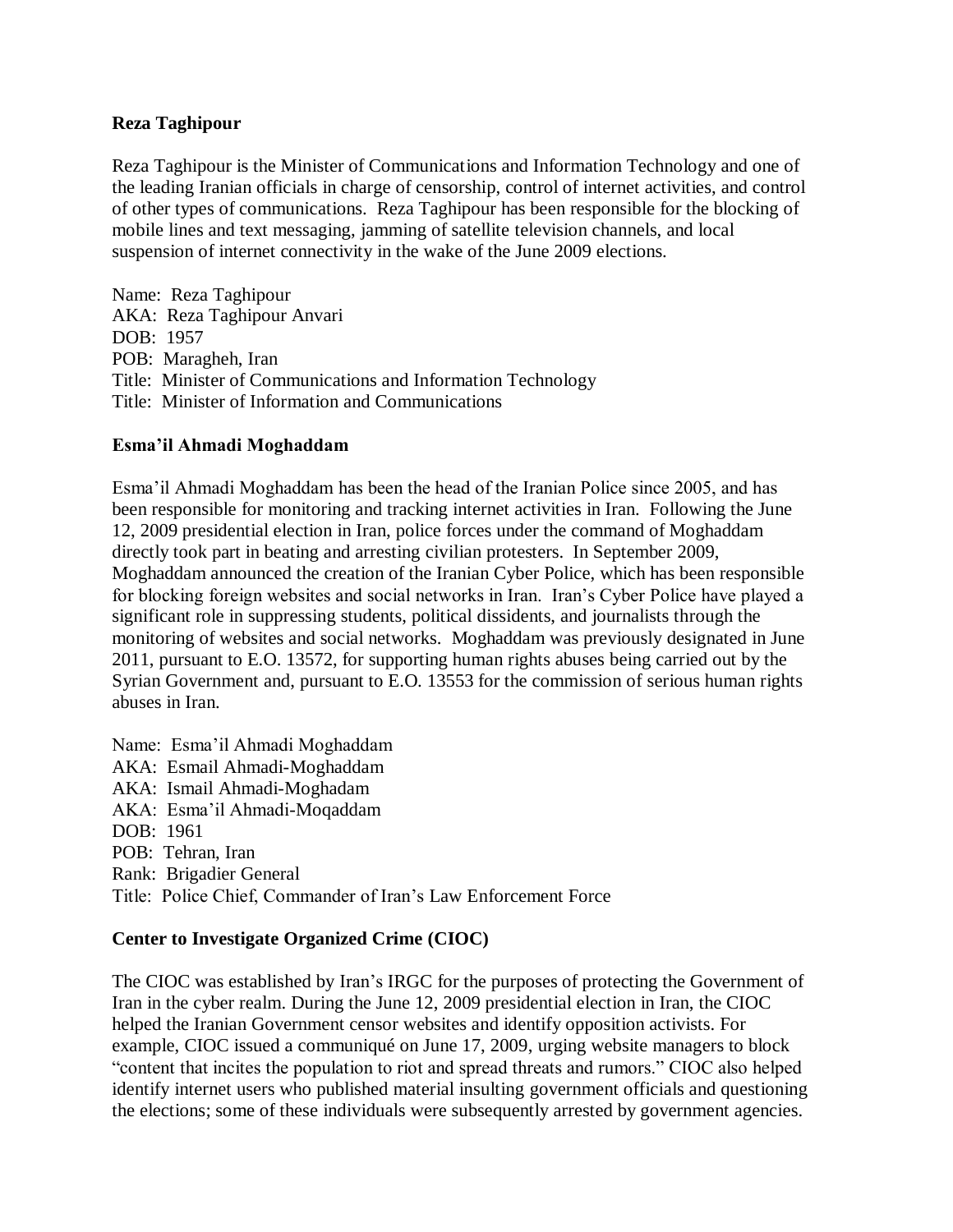Name: Center to Investigate Organized Crime AKA: Cyber Crime Office AKA: Center for Inspecting Organised Crimes AKA: Center for the Study of Organized Crime Website: gerdab.ir Address: Tehran, Iran

## **Press Supervisory Board**

The Press Supervisory Board was established in 1986 under the Ministry of Culture and Islamic Guidance for the purpose of issuing licenses to publications, inspecting and supervising newspapers' and news agencies' performances, and overseeing subsidies to the press, all according to the Iranian Press Laws passed in 1986. Since the June 12, 2009 presidential election in Iran, the Press Supervisory Board has regularly revoked publications' licenses to publish, particularly those publications that publish articles, opinions, or cartoons that question or criticize the Government of Iran.

Name: Press Supervisory Board AKA: Iranian Press Supervisory Board Location: Tehran, Iran

## **Ministry of Culture and Islamic Guidance**

The Ministry of Culture and Islamic Guidance, which heads the Press Supervisory Board, has implemented punitive measures against newspapers and news agencies that do not adhere to its publication guidelines issued in 2008. These measures include banning newspapers, either directly or indirectly through the Press Supervisory Board, and arresting and detaining more than 150 journalists since the June 12, 2009 presidential election in Iran.

Name: Ministry of Culture and Islamic Guidance Address: Bahretsan Square, Avenue Kamalolmolk, Tehran, Iran Website: www.farhang.gov.ir/home-en.html

## **Rasool Jalili**

As of February 2009, Rasool Jalili was attempting to acquire equipment related to monitoring of SMS traffic from abroad and as of early July 2012, Rasool Jalili was actively assisting the Government of Iran's internet censorship activities and was involved in blocking Iranian citizens' internet access to Facebook, ebay, and YouTube, in addition to other sites. Rasool Jalili also assisted in blocking any website that contained content criticizing the Iranian Government such as independent and international newspapers, blogs, and activist sites. In addition, Rasool Jalili's company, AmnAfzar, provided internet censorship and filtering software to the Government of Iran.

On March 7, 2012, Rasool Jalili was appointed by the Supreme Leader of Iran as a member of Iran's Supreme Council of Virtual Space (AKA Supreme Council of Cyberspace). The Council is charged with establishing a center of national cyberspace to define policy and coordinate and make decisions regarding cyberspace.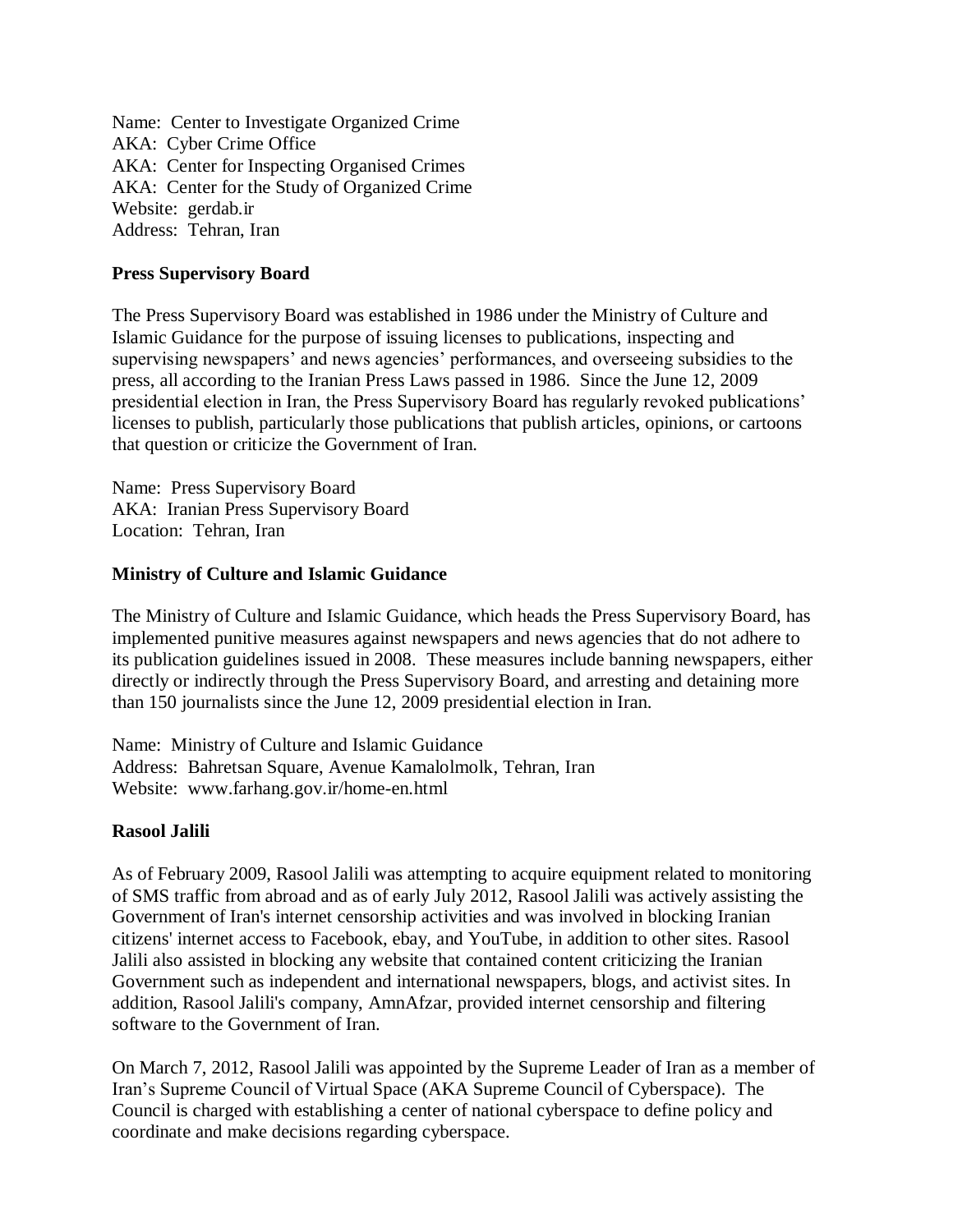Name: Rasool Jalili DOB: August 19, 1961 POB: Eghlid, Fars Province, Iran Address: 90 Park Ave, Farahzadi St, Tehran, Iran Title: Associate Professor, Department of Computer Engineering, Sharif University of Technology Title: Dean of Scientific and International Cooperation, Sharif University of Technology Title: Head of Information Technology Group, Sharif University of Technology

# **AmnAfzar Gostar-e Sharif**

AmnAfzar, a company owned or controlled by Rasool Jalili, has provided technological support, or goods or services to or in support of, the activities described in subsection (a)(i) of section 5 of E.O. 13628. Rasool Jalili, the founder of AmnAfzar, remains the company's largest shareholder and the head of its steering committee. Rasool Jalili's relationship with government and military officials is one of AmnAfzar's key competitive advantages. Many ISPs in Iran use an integrated software and hardware system known as Separ, produced by AmnAfzar, which can monitor web traffic and block political websites and internet communications. AmnAfzar also produces, among other things, filtering and monitoring hardware and software, including Separ Web Filter, Saran Web Filter, Squid Escort Web Filter, and Alal Web Filter. The filters remove "illegal" web content as defined by Iranian cyber policy criteria. For instance, Separ Web Filter is a URL filtering device that removes "illegal" internet content and analyzes web traffic. It is capable of real-time inspection of transmitted data, deep URL inspection, and includes a filtering database that is updated regularly. It also includes real-time monitoring capabilities. AmnAfzar's Squid Escort filtering system is an internet filtering software that can filter by address, user name, internet address type, group and origins. Another product produced by AmnAfzar, Parsgate, provides for content filtering, traffic authentication, instant messaging (IM) and Peer-to-Peer (P2P) filtering, Voice over Internet Protocol (VoIP) monitoring and filtering, and other services. AmnAfzar also provided an email and attachment monitoring system for use by the Iranian Government.

Name: AmnAfzar Gostar-e Sharif

AKA: AmnAfzar, AKA Sharif SecureWare

Address: 5th Floor, No. 35, Qasemi St., North Side of Sharif University, Azadi Avenue, Tehran, Iran

Address: No. 131, Pardis Technlogy Park, Pardis, Iran

Address: Unit 3, 2nd Floor, No. 1176, Between 52, 54 VakilAbad Blvd, Mashhad, Iran

Address: Shahid Beheshti Ave, Sahand St.m No. 20, 3rd, Tehran, Iran 1587677518

Website: www.amnafzar.com

E-Mail: info@amnafzar.com

# **PeykAsa**

PeykAsa, a company owned or controlled by Rasool Jalili, was founded in 2000 as a developer of telecommunication software, and was the outcome of an idea to develop an SDM center at Sharif University of Technology. PeykAsa is a leading producer of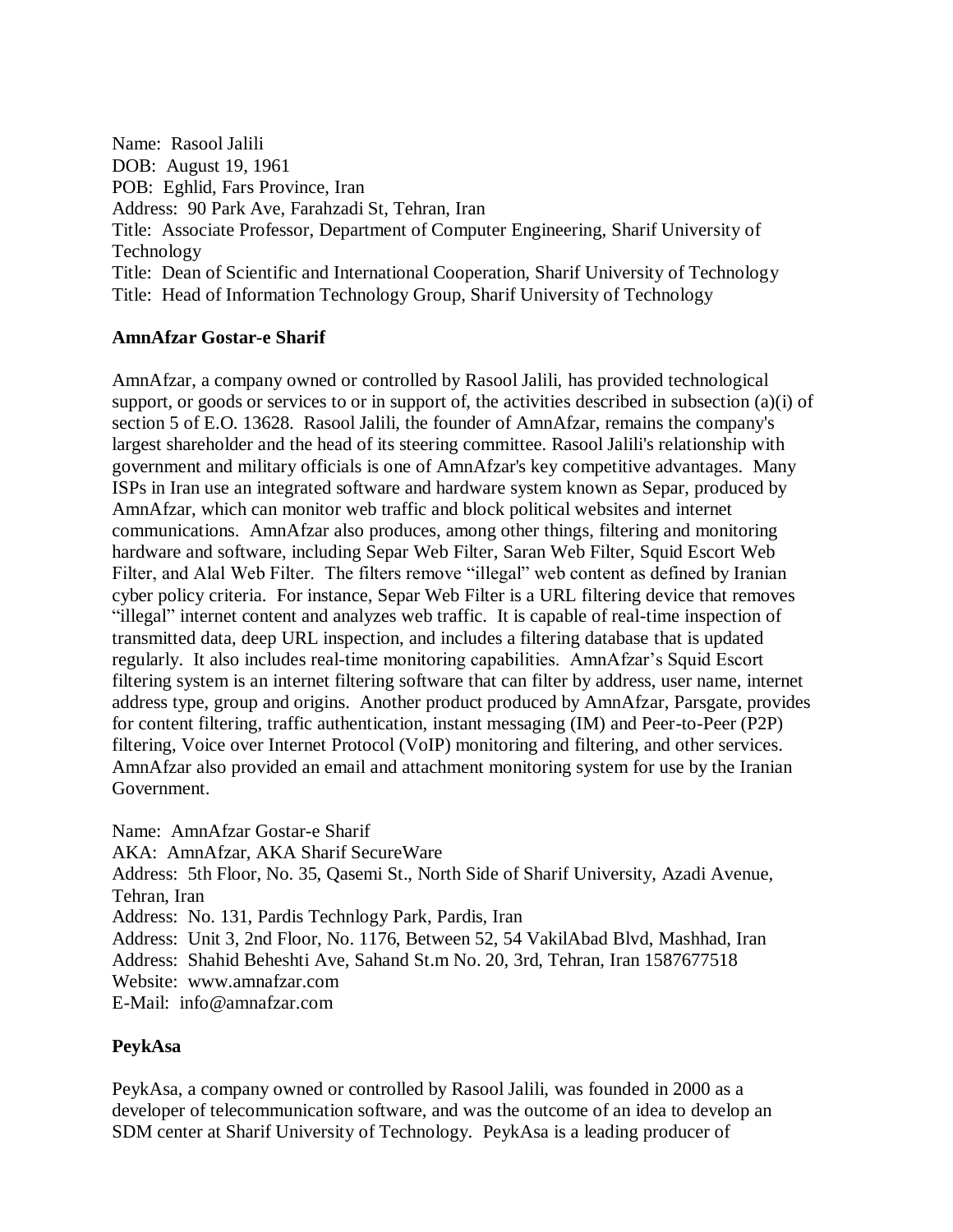telecommunication products in Iran and provides SMS Center services and Mobile IP services. The company's Chairman is Rasool Jalili.

Name: PeykAsa AKA: PeykAsa Message Ware Co Address: No. 10, 34 Alley, Sadeghi Street, West Corner of Sharif University, Azadi Avenue, Tehran, Iran Website: http://peykasa.com E-mail: info@peykasa.com

# **E.O. 13224 Designations Targeting Terrorists and Supporters of Terrorism**

*Today's E.O. 13224 designations, which targets global terrorists and their supporters, are focused on the activities and support structure of Kata'ib Hizballah (KH). KH was listed as a foreign terrorist organization (FTO) and pursuant to E.O. 13224 by the Department of State in June 2009 and was designated by the Department of the Treasury the same month under E.O. 13438 for engaging in acts of violence that threaten the stability of Iraq. It has been responsible for numerous violent terrorist attacks since 2007, including improvised explosive device bombings, rocket propelled grenade attacks, and sniper operations. KH also targeted the International Zone in Baghdad in a November 29, 2008 rocket attack that killed two UN workers. In addition, KH has threatened the lives of Iraqi politicians and civilians that support the legitimate political process in Iraq.*

# **Mohammad Mina'i**

Mina'i is a senior IRGC-Qods Force (IRGC-QF) officer who has been involved in operations in Iraq. Mina'i has supported IRGC-QF training for KH personnel. This type of training is coordinated with Lebanese Hizballah in Iran. Mina'i has also been involved with lethal support to Iraqi militant groups and has ties to Abu Mustafa al-Sheibani, who was previously designated by the U.S. Treasury Department on January 9, 2008, for threatening the peace and stability of Iraq.

Name: Mohammad Mina'i AKA: Muhamed Minaee DOB: 1964 POB: Iran Citizenship: Iranian

# **Karim Ja'far Muhsin al-Ghanimi**

Ghanimi is the overall leader of KH, which has used facilities in Iran to send weapons to Iraq. Ghanimi has organized KH military-related training in Iran from the IRGC-QF and Lebanese Hizballah. Ghanimi has sent money provided by the IRGC-QF to KH leaders in Iraq.

Name: Karim Ja'far Muhsin al-Ghanimi AKA: Karim Mansur al-Ghanimi AKA: Karim Jafar Hasan al-Zirjawi AKA: Karim Abu Islam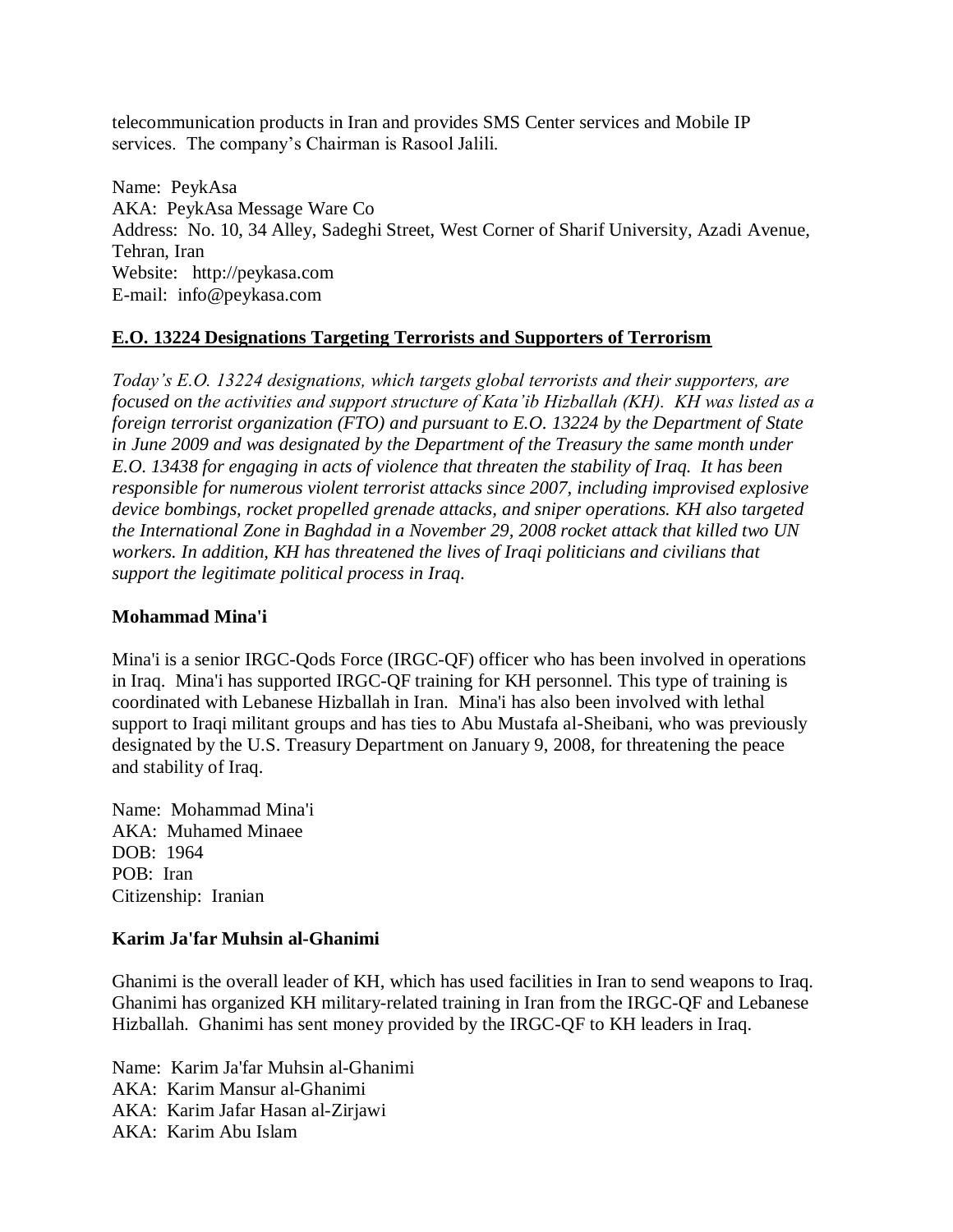DOB: 1968 DOB: 1969 POB: al-Amarah, Iraq Citizenship: Iraqi

#### **Sayyid Salah Mandi Hantush al-Maksusi**

Maksusi is a senior KH operations officer who personally oversaw and executed improvised rocket assisted mortar (IRAM) attacks against Coalition forces in Iraq. Maksusi has taken up residence at a KH facility in Tehran, Iran, and has a direct relationship with IRGC-QF official Abdul Reza Shahlai, who was previously designated by the U.S. Treasury Department on October 11, 2011, for his involvement in a plot to assassinate the Saudi Ambassador to the United States, Adel al-Jubeir. Shahlai was also designated on September 16, 2008, for threatening the peace and stability of Iraq. Maksusi has received training from the IRGC-QF and from Lebanese Hizballah.

Name: Sayyid Salah Mandi Hantush al-Maksusi AKA: Sayyid Salah AKA: Abu Hawra AKA: Sayyid Salah al-Musawi DOB: 1973 DOB: 1971 Nationality: Iraq

## **Riyad Yunis Jasim al-Hamidawi**

Hamidawi is an Iran-based KH member who has worked with other KH members on procurement issues.

Name: Riyad Yunis Jasim al-Hamidawi AKA: Abu Tuqa AKA: Abu Taqi Passport Number: G1751672 (Expires February 8, 2016) DOB: January 16, 1974 POB: Baghdad, Iraq

## **E.O. 13382 Designations Targeting Proliferators of Weapons of Mass Destruction**

*Today's E.O. 13382 designations target the support network of the IRGC, which was designated by the U.S. Department of State, pursuant to E.O. 13382 in October 2007, for having engaged, or attempted to engage, in proliferation related activities.* 

## **National Iranian Oil Company (NIOC)**

NIOC is being designated for providing, or attempting to provide, financial, material, or other support for and services in support of the IRGC. Under the current Iranian regime, the IRGC's influence has grown within NIOC and Iran's overall energy sector. As the IRGC has become increasingly influential in Iran's energy sector, IRGC's construction and development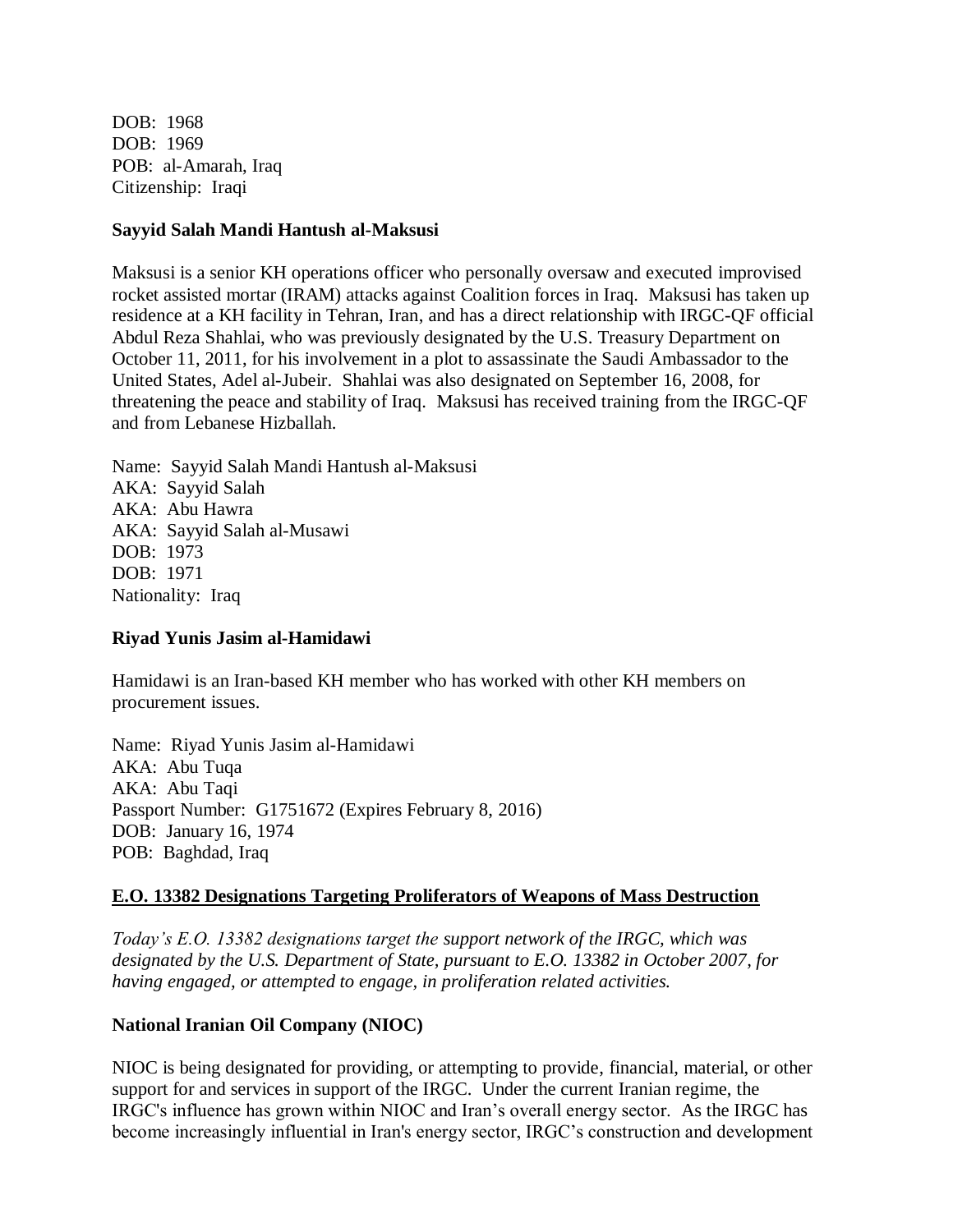wing, Khatam Al-Anbia, has obtained billions of dollars' worth of contracts from NIOC, often without participating in a competitive bidding process.

In a separate September 2012 action, the Treasury Department also determined NIOC to be an agent or affiliate of the IRGC.

Entity: National Iranian Oil Company AKA: NIOC Location: National Iranian Oil Company Building, Taleghani Avenue, Hafez Street, Tehran, Iran Website: www.nioc.ir

## **Tehran Gostaresh**

Tehran Gostaresh, a general contracting company located in Iran, is being designated because it is owned or controlled by Bonyad Taavon Sepah. Bonyad Taavon Sepah holds 51 percent of Tehran Gostaresh Company's shares. Bonyad Taavon Sepah, designated under E.O. 13382 in December 2010, was formed by IRGC commanders to structure the IRGC's investments.

Name: Tehran Gostaresh Co. PJS Location: No. 24, 5th Alley Khaled Eslamoli Street, Tehran 153643811, Iran

## **Imam Hossein University**

Imam Hossein University (IHU) is being designated because it is owned or controlled by the IRGC and for providing, or attempting to provide technological, or other support for and services in support of the IRGC. IHU was established by IRGC Commander Mohsen Reza'i in 1986. Mohsen Reza'i served as the commander of the IRGC between 1981-1997.

Name: Imam Hussein University AKA: IHU AKA: Imam Hossein University AKA: Imaam Hossein University AKA: Imam Hoseyn University AKA: Imam Hossein University Complex AKA: Emam Hoseyn Comprehensive University AKA: University of Imam Hoseyn Location: Near Fourth Square, Tehran Pars, Shahid Babaie Highway, near Hakimiyeh and Mini-City, Tehran, Iran Location: Kilometer 11, Shahid Babaei Highway, Tehran, Iran Website: www.ihu.ac.ir/

## **Baghyatollah Medical Sciences University**

Baghyatollah Medical Sciences University (BMSU) is being designated because it is owned or controlled by the IRGC and for providing, or attempting to provide, technological or other support for and services in support of the IRGC. BMSU was founded in 1994 as the primary medical institution for IRGC. The head of BMSU is an IRGC Brigadier General, Jafar